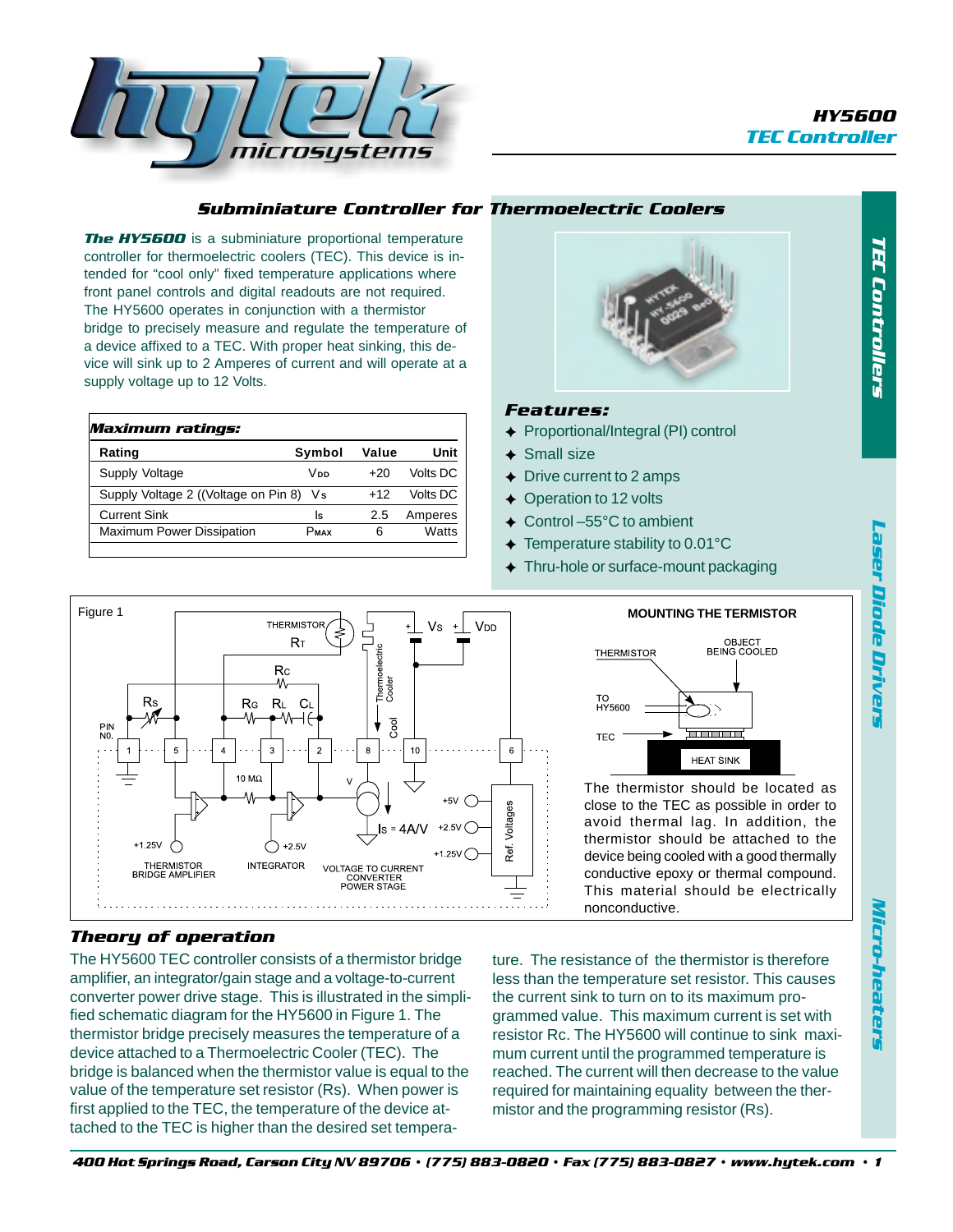# *Description of the HY5600 pin outs*

#### **• Temperature Set Resistor Rs (Pin 1 to Pin 5)**

The temperature set resistor for the HY5600 controls the temperature at which the TEC will operate. When the circuit has stabilized, the resistance of the thermistor will be equal to that of the set resistor Rs. For example, if a Dale 10K $\Omega$  thermistor is used as the temperature sensing device, a set resistor of approximately 56KΩ will set an operating temperature of –10°C. A graph of Rs vs. set temperature is shown in figure 4 when using a Dale 1M1002 thermistor.

## **• Thermistor, RT (Pin 4 to Pin 5)**

The thermistor should be located in close proximity to the device being cooled. It should be in good thermal contact with this device to avoid stability problems.

The HY5600 has been designed for a negative temperature coefficient thermistor. A thermistor with a positive temperature coefficient can also be used if the position of the temperature set resistor and temperature sensing resistor is changed.

#### **• Gain Set Resistor, RG (Pin 3 to Pin 4)**

The ratio of the gain set resistor RG to RL controls the response time of the servo loop. A ratio that is too large can cause slow response and a ratio that is too small can cause loop instability. A 1OMΩ resistor, which is in parallel with RG is internal to the HY5600. In many cases, an external resistor (RG) is not required.

#### **• Loop Stability Network, RL and CL (Pin 2 to Pin 3)**

The RC time constant of these two components is a first approximation of the thermal time constant of the servo loop. The thermal time constant of the combination of the device being cooled, the thermistor, and the TEC can be approximated by applying constant power to the TEC and measuring the length of time it takes to reach 66% of its final temperature.

For example, if the thermal time constant was observed to be 5 seconds, then a 1µF capacitor and a  $4.7M\Omega$  could be chosen as the loop stabilizing components. Typical values for loop compensation components are shown in Table 1.

#### **Note:** The values of RG, RL and CL are generally selected by experiment. CL should be a low leakage nonpolarized capacitor.

# **• Current Limit Resistor, Rc (Pin 1 to Pin 2)**

This resistor limits the maximum current that the HY5600 can sink. This feature will prevent damage to the TEC during turn-on. If the supply voltage for the TEC does not exceed the maximum TEC voltage, then this resistor may not be needed. Figure 5 shows the approximate values for Rc required to program a desired turn on current.

## **• V**DD **(Pin 6 to Pin 10 ) +7** ≤ **V**DD <sup>≤</sup> **+20 Volts**

This input supplies the voltage to the internal circuitry of the HY5600. The maximum current drain at this terminal is 5mA.

# **• Thermoelectric Controller, TEC (Pin 8) +3** ≤ **V<sup>s</sup>** ≤ **+12 Volts**

Pin 8 connects the TEC to the programmable current sink in the HY5600. The other lead of the TEC is connected to + Vs. At turn on, the current into Pin 8 is maximum if the temperature of the sensing thermistor is greater than the programmed set temperature. This maximum turn on current can be limited by Rc. Once the TEC reaches its set temperature, the current through the TEC will drop to exactly the value required to maintain the correct set temperature.

Ideally Vs is no more than 1.5V higher than the VMAX of the selected TEC. Setting Vs higher than this can cause excessive heating of the controller.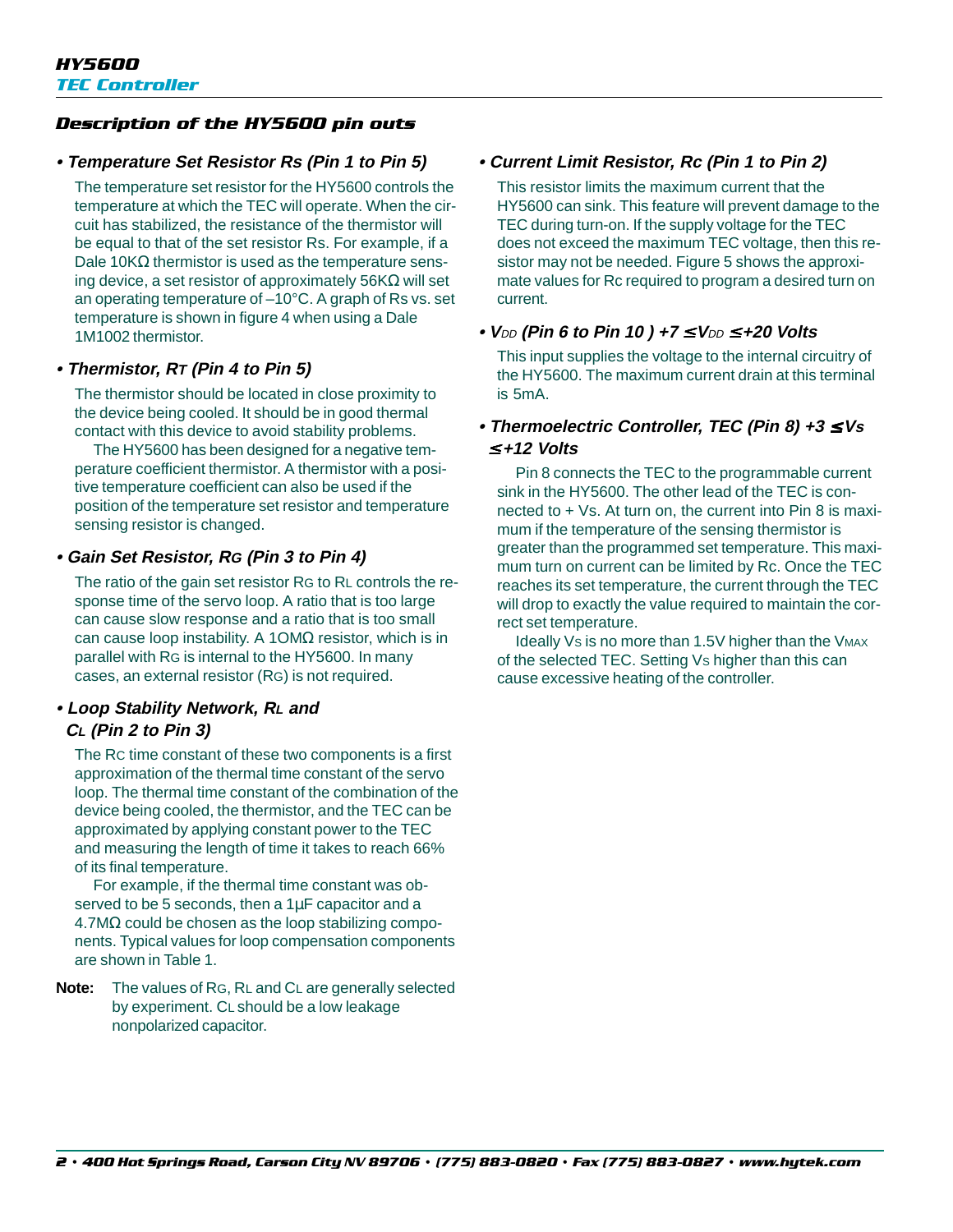

**Figure 2** illustrates the characteristics of the HY5600 current sink. It also illustrates the unsafe operating area where the power dissipated in the device exceeds the maximum 6 Watt rating for this device.

Note that the resistance of the current switch is approximately one ohm when the current switch is saturated.

#### **DETERMINATION OF THE HY5600 OPERATING** POINTS USING LOAD LINES



**Figure 3** illustrates the locus of operating current and voltage for two different TECs.

#### **Example 1:**

A supply voltage of 5 Volts was chosen for use with the ITI Ferro Tek Model 6300/018/018A TEC. This device is rated for a maximum current of 1.8 Amperes at a maximum allowable voltage of 2.7 Volts. This is a load resistance of approximately 1.5 ohms. The intersection of the 1.5 ohm load line and the HY5600 current source characteristics defines the locus of operation voltage and current for both the HY5600 and the TEC. In this application the current was limited to 1.8 Amperes by proper selection of Rc.

#### **Example 2:**

A supply voltage of 12 Volts was chosen for the Melcor FC 0.45-66-05 TEC. This device has a maximum rated voltage of 7.98 Volts at a current of 0.8 Amperes. A load line for this device is also shown on the plot.

Note that the power dissipated in the HY5600 never exceeds the 6 Watt maximum power dissipation.